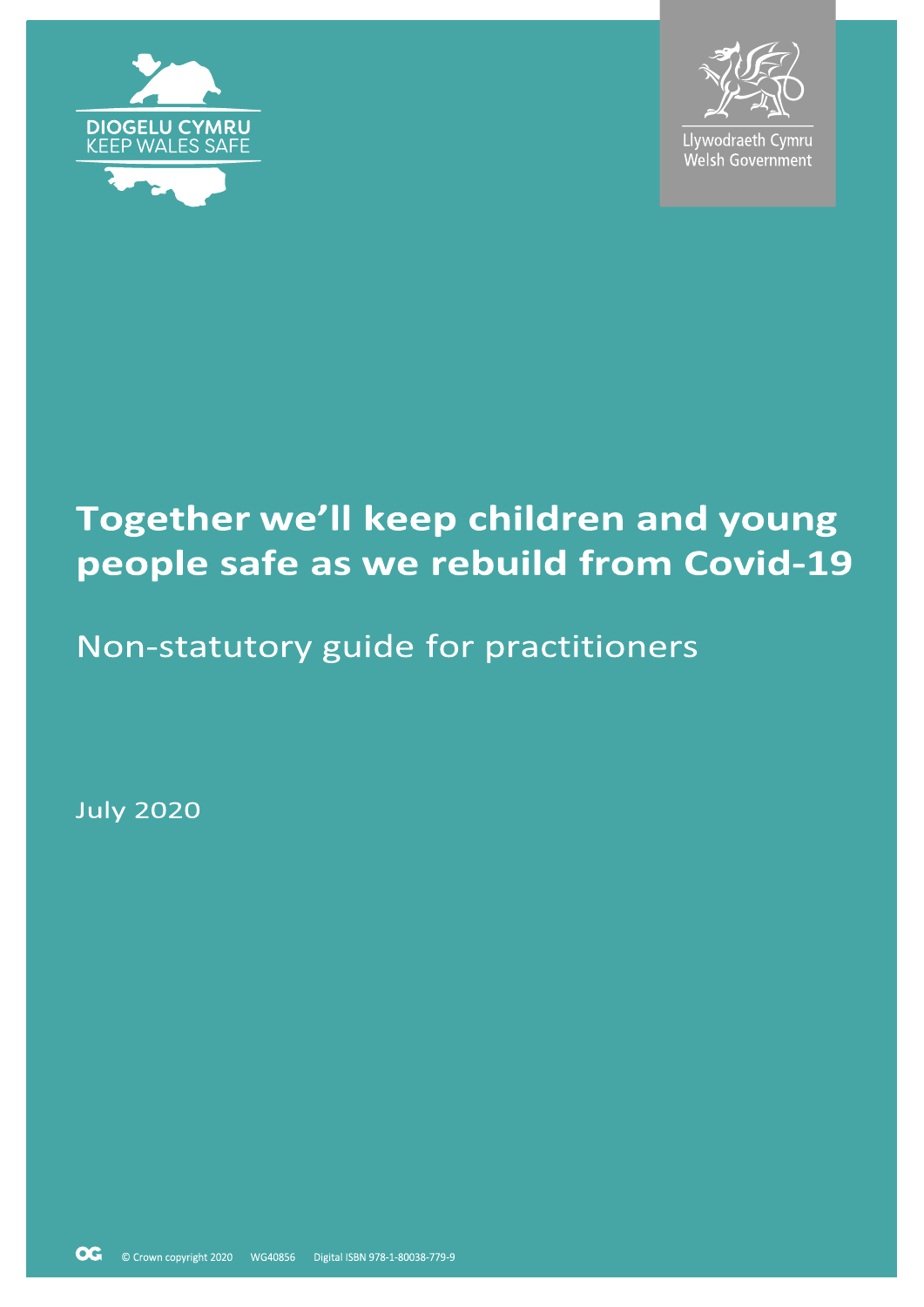### **Contents**

| Who is this practice guide for?                                                     | $2^{\circ}$    |
|-------------------------------------------------------------------------------------|----------------|
| <b>About this advice</b>                                                            | 3              |
| <b>Introduction</b>                                                                 | $\overline{4}$ |
| What every practitioner should know                                                 | 5              |
| Spotting the signs of abuse or neglect                                              | 6              |
| When to report a concern about a child at risk of harm, abuse or<br>neglect         | $\overline{7}$ |
| What to do if a child tells you that they or another child is or has<br>been harmed | 9              |
| What happens after you make a report about child at risk?                           | 11             |
| Young people aged over 18 and other adults                                          | 11             |
| Early help and prevention from harm, abuseor neglect                                | 12             |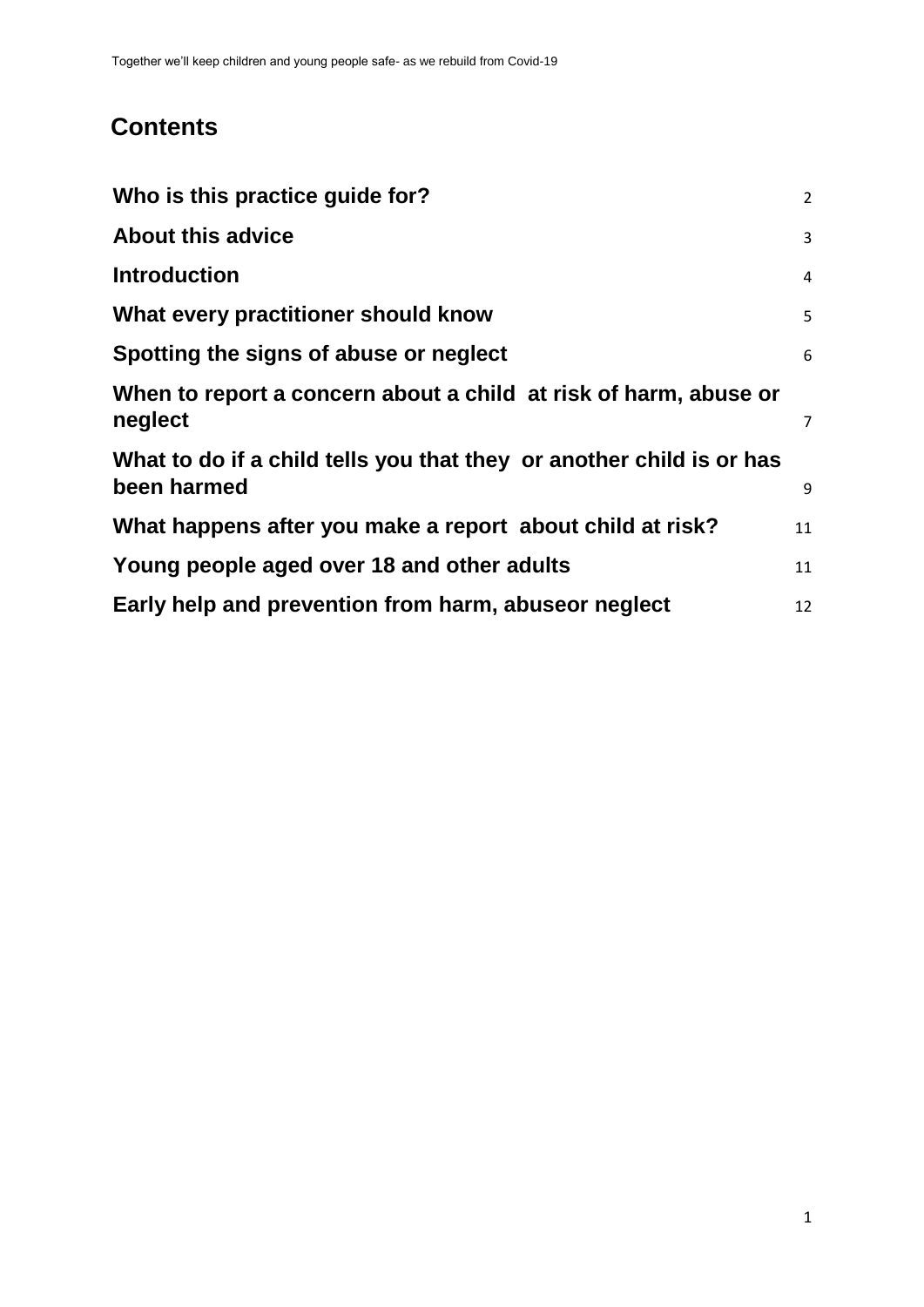### <span id="page-2-0"></span>**Who is this practice guide for?**

This guide is primarily for practitioners working with children (up to the age of 18).

This includes those working in early years, social care, education, health, the police, youth offending and youth, community and family support services (including the third sector) and foster care and residential care.

The term 'child' is used throughout this guide to refer to a child or young person who is up to the age of 18. This is in line with the legal definition of a child as set out in the Social Services and Well-being (Wales) Act 2014. The United Nations Convention on the Rights of the Child also sets out the human rights of every person under the age of 18. Young people have told us through consultations that they do not do not like to be called children and this should be remembered when working with and recording information about young people.

We know that some services support young people who are over the age of 18 years. Most services will also come into contact with parents or family members as part of their work. This guide does not deal in details with adult safeguarding but a short section on adults at risk is included.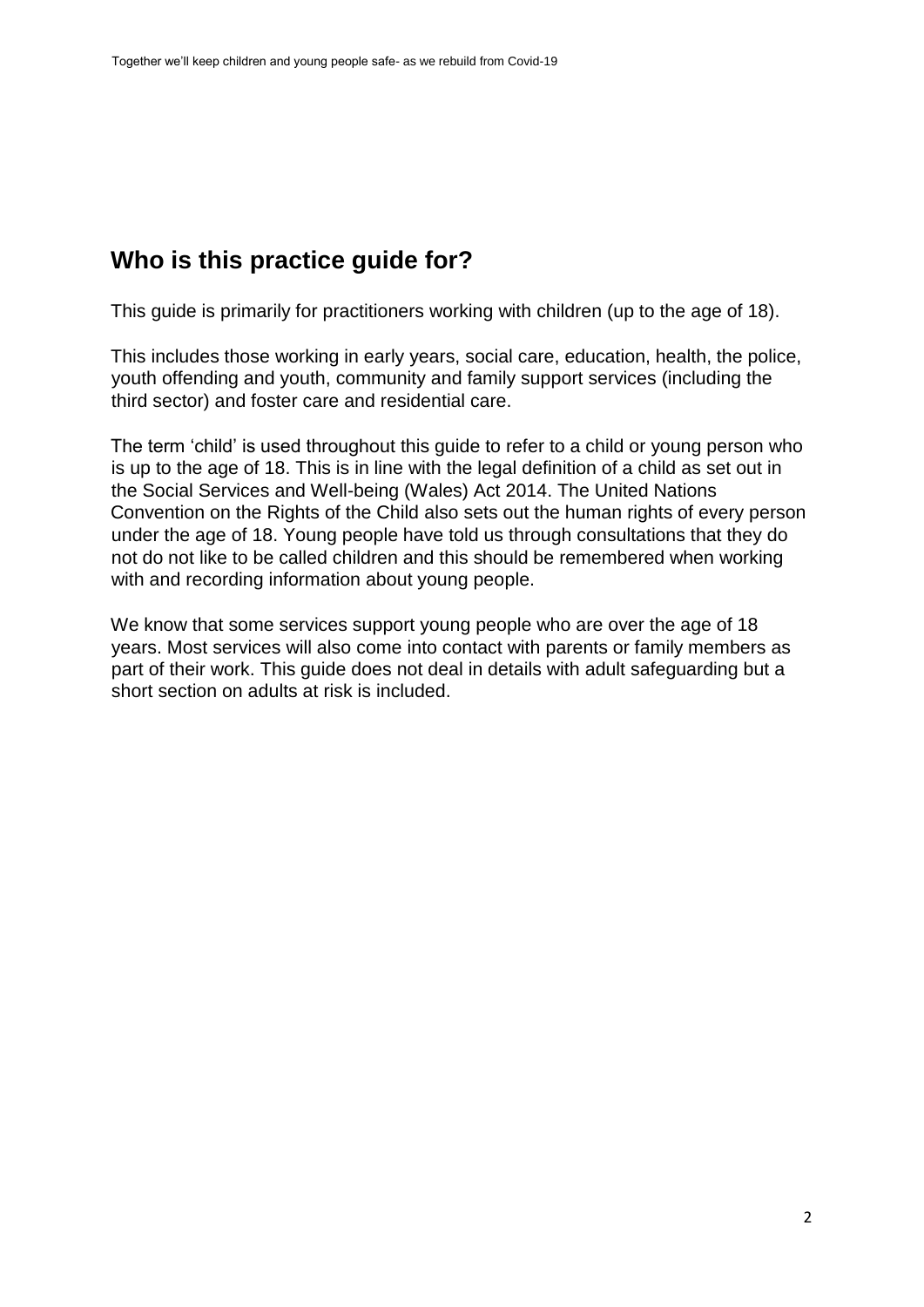### <span id="page-3-0"></span>**About this advice**

The Welsh Government has produced this non-statutory guide to remind practitioners working across agencies of their responsibilities to safeguard children and to support them in responding to concerns about children at risk.

This guide does not deal in detail with arrangements in individual agencies or settings and it should be used with any relevant policy or procedures already in place for the place where you work or volunteer.

**This guide links to and should be used with the nationa[l](https://safeguarding.wales/) [Wales Safeguarding](https://safeguarding.wales/) [Procedures](https://safeguarding.wales/) . You can download the procedures onto your mobile phone. Links for downloading the App are at the bottom of the landing page on the website at the link above. Once you have downloaded the App you do not need to have a Wi-Fi connection to view them.** 

**The United Nations Convention on the Rights of the Child (UNCRC) guarantees every child the right to grow up healthy, happy and safe. This includes the right to be protected from harm and be appropriately supported to recover from abuse. Practitioners should adopt a [Children's rights approach](https://www.childcomwales.org.uk/resources/childrens-rights-approach/right-way-childrens-rights-approach-wales/#:~:text=The%20Right%20Way%3A%20A%20Children) [a](https://www.childcomwales.org.uk/resources/childrens-rights-approach/right-way-childrens-rights-approach-wales/#:~:text=The%20Right%20Way%3A%20A%20Children)nd follow the [National Participation Standards.](http://www.youngwales.wales/images/ParticipationStandards_Poster_9.pdf)** 

**Children are also entitled to have a voice, be listened to and have their views taken into account. This is something which children and adults who have been harmed, abused or neglected as children have said is really important in identifying risk and harm.** 

**Children and young people are entitled to an active offer of advocacy from a statutory [Independent Professional Advocate \(IPA\)](https://gov.wales/sites/default/files/publications/2019-08/national-standards-and-outcomes-framework-for-children-and-young-people-in-wales.pdf) [w](https://gov.wales/sites/default/files/publications/2019-08/national-standards-and-outcomes-framework-for-children-and-young-people-in-wales.pdf)hen they become looked after or become the subject of child protection enquiries leading to an Initial Child Protection Conference. More information about the full children's advocacy offer can be found [here.](https://gov.wales/sites/default/files/publications/2019-12/social-services-and--well-being-wales-act-2014-part-10-code-of-practice-advocacy.pdf)**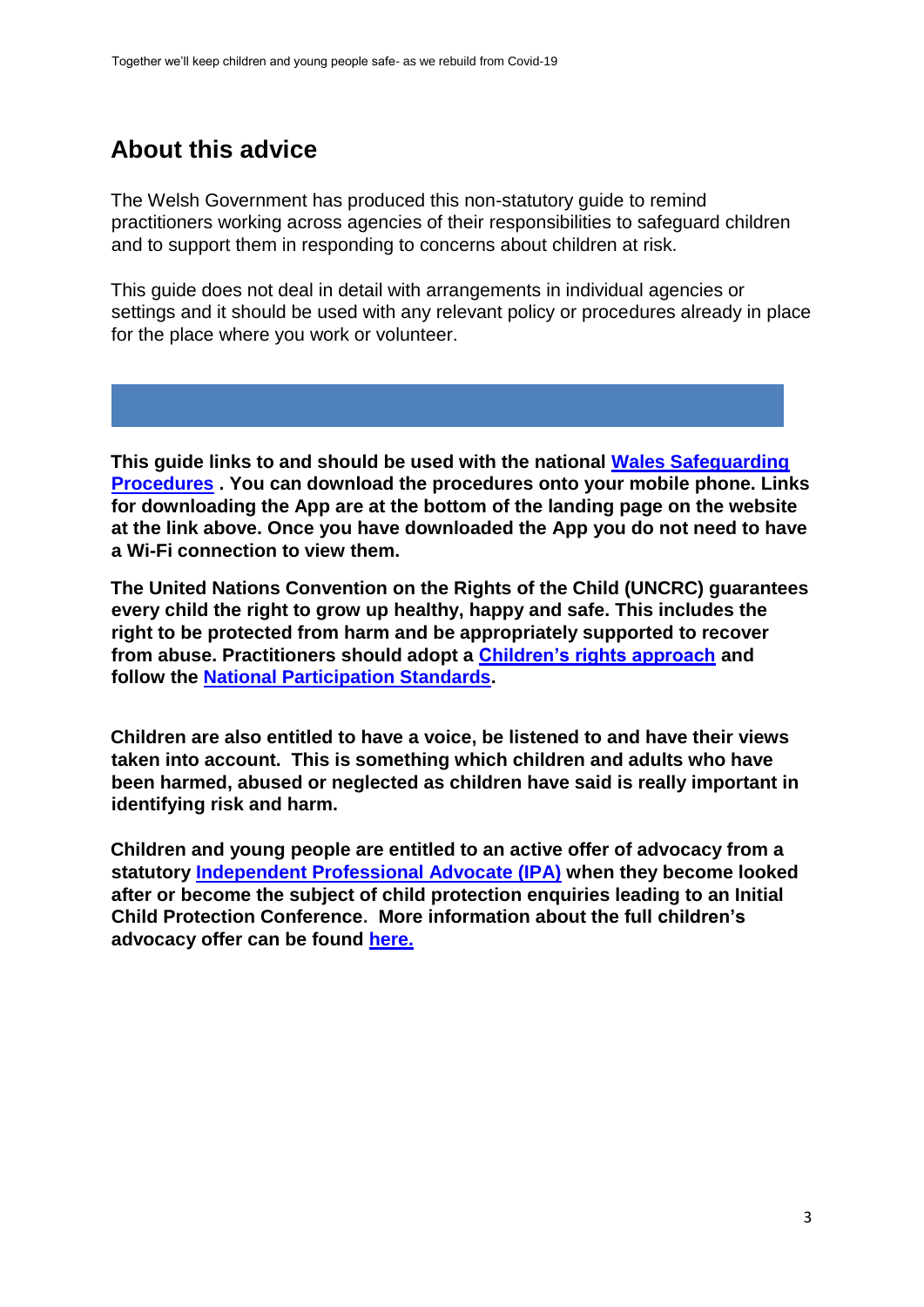### <span id="page-4-0"></span>**Introduction**

The coronavirus pandemic (Covid-19) has presented new and difficult challenges for everyone. Many households have been put under strain or have faced adversity because of the social, psychological and economic impact of the pandemic and of lockdown.

We know that practitioners working across agencies in the statutory and third sector have had to adapt quickly to new ways of working, continuing to make sure that children and families get support. For some this has involved finding new ways of providing services via virtual platforms, for others face-to-face contact has continued in line with [Public Health Wales advice](https://phw.nhs.wales/topics/latest-information-on-novel-coronavirus-covid-19/) on social distancing and PPE. At the same time, practitioners have had to try to balance work with the changes the pandemic has brought to their own homes, families and caring responsibilities.

Services have done everything they can under difficult circumstances but we know that sadly some children will have come to harm without us knowing. Providing time and space to listen directly to children supports a child-centred system and promotes good safeguarding practice. The pandemic presents new challenges to achieving this.

Children's Social Services have maintained face-to-face contact for children identified as at risk throughout the pandemic. However, the majority of children not already identified as at risk will have only had virtual contact via video, telephone or online with services from their home with family members present. This is likely to have impacted on the opportunities for practitioners to identify abuse and for children to disclose harm.

**This guide aims to assist practitioners in accessing information and advice on identifying abuse and/or supporting disclosure and reporting concerns.** 

**There are also links to information and resources to support well-being and prevent abuse.** 

**Many practitioners are very experienced in safeguarding practice; others may not feel as confident in this area of practice. This guide includes information that many practitioners are already aware of but we hope that pulling this together into one guide will be helpful.** 

**We will also develop information for children, young people and families to encourage those who need help to speak out and get support.**

**We will also continue public facing campaigns to encourage people to report any safeguarding concerns.**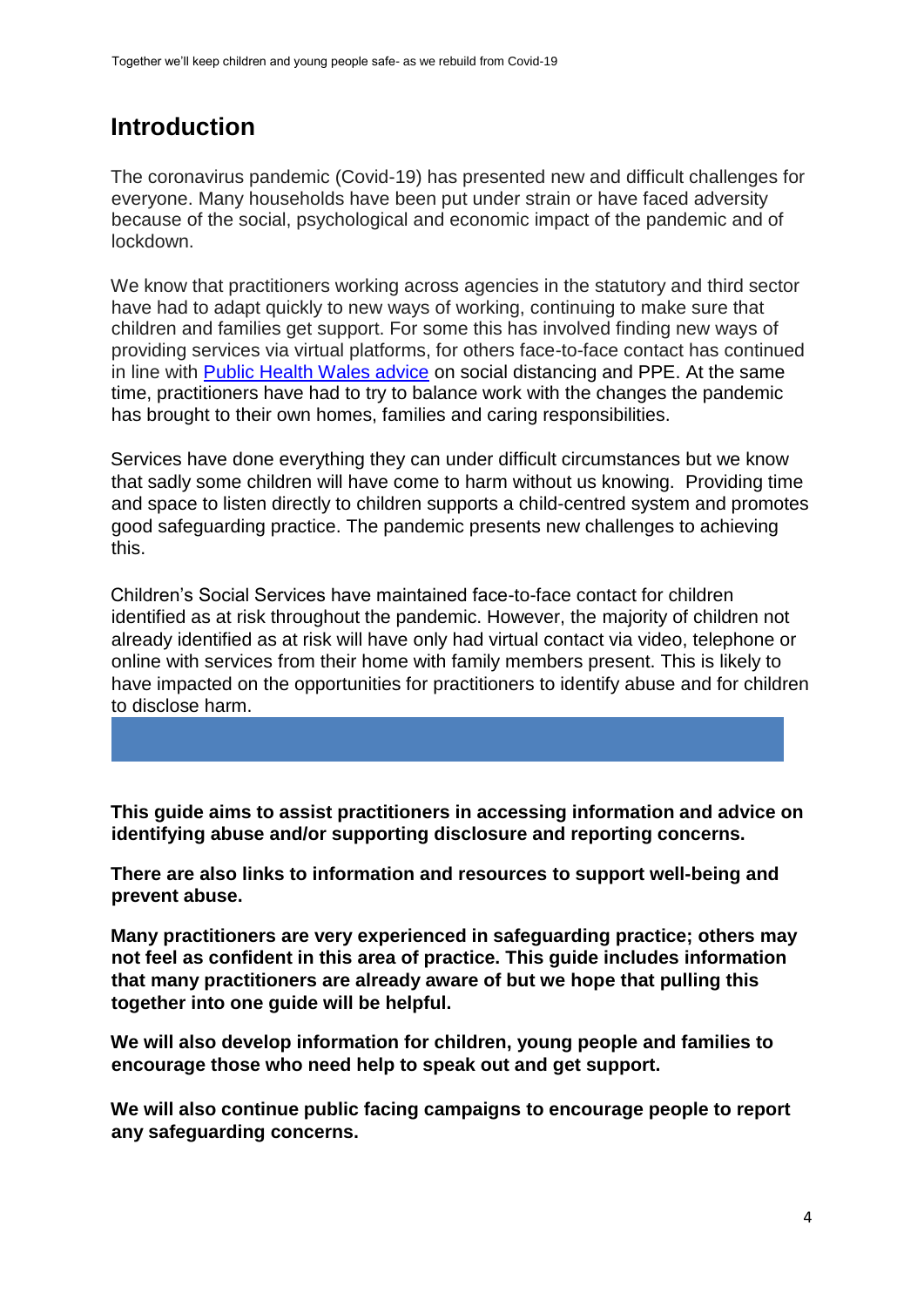### <span id="page-5-0"></span>**What every practitioner should know**

All practitioners working in Wales have safeguarding responsibilities towards the children and adults they work with. This includes acting in a way that does not put anyone at risk, reporting concerns that a child or adult may be at risk and making sure that action is taken about a safeguarding concern.

**You should be familiar with the contents of the Safeguarding Policy for the place where you work or volunteer. This is sometimes called a Child Protection Policy.** 

**You should know how to contact the Designated Safeguarding Person for the place where you work or volunteer.** 

**Children should be listened to and have their views taken into account at every stage. They should be made to feel that their needs and well-being is at the centre of decisions made about them. This does not necessarily mean they will always agree with the actions and decisions that are taken about them but that the reasons for these decisions are clearly explained to them.** 

**If you have concerns that a child (up to 18) is at risk of abuse, neglect and/or harm you must report these concerns to Children's Social Services. You must also report concerns that an adult (18 or over) is at risk of abuse, neglect and/or harm to Adult's Social Services.** 

**The Social Services and Well-being (Wales) Act 2014 places a [Duty to report](https://www.safeguarding.wales/chi/index.c2.html) concerns that a child or adult is at risk on relevant safeguarding partners.**

**You can find the contact numbers for each local authority so that you can report a concern on the regional Safeguarding Board websites listed [here.](https://gov.wales/safe-help/keeping-people-safe) You can also report your concerns to Police on 101.** 

**If you believe that a child or adult is at immediate risk of harm you must phone the Police on 999.** 

**You should never assume that someone else will report the concerns and if it is agreed that someone else will report the concerns, it is your responsibility to check that they have done this.** 

**You should expect Children's Social Services or the Police to confirm to you that they will make checks about the concern you have reported.** 

**You should know that information sharing supports good safeguarding practice. Fears about data protection should not stop you from sharing information in order to prevent abuse, neglect and/or harm. You should read the [guide to sharing information to safeguard children.](https://gov.wales/sharing-information-safeguard-children) A [factsheet](https://gov.wales/sharing-information-safeguard-people-factsheet) [i](https://gov.wales/sharing-information-safeguard-people-factsheet)s also available**.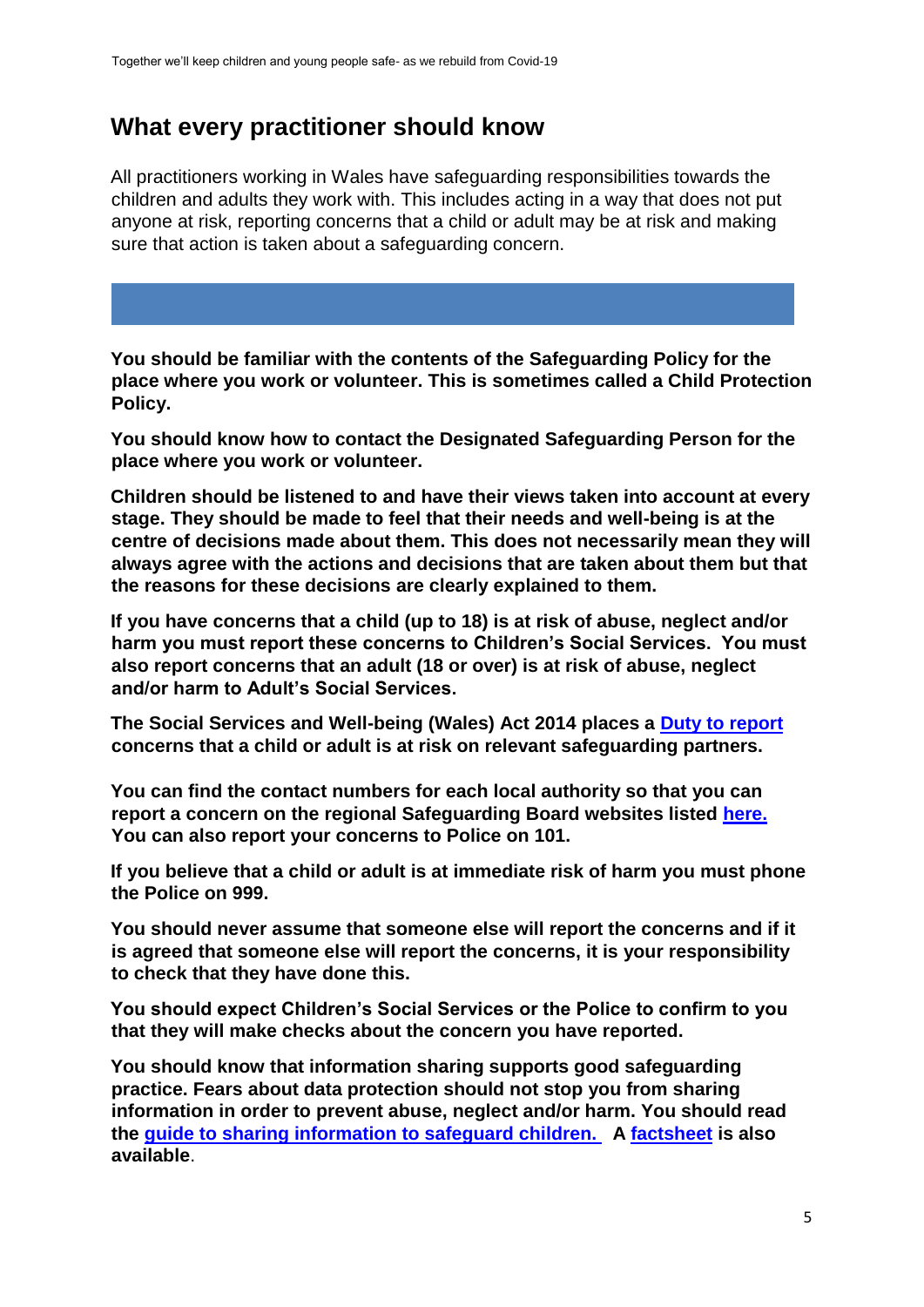### <span id="page-6-0"></span>**Spotting the signs of harm, abuse or neglect**

Some signs of abuse or neglect are easy to spot while others are not. The signs of harm, abuse or neglect are not always obvious.

The Wales Safeguarding Procedures include information to help practitioners recognise the signs of harm, abuse or neglect, some of which are particularly hidden. Extra-familial abuse and exploitation (by someone outside the family) can be difficult to identify and understand. Practitioners may also have a limited experience of abuse related to cultural practices and beliefs in some communities. The Wales Safeguarding Procedures are supported by a number of All Wales Practice Guides that provide further information about different types of abuse and neglect and how to spot the signs that a child may be at risk.

There is evidence that some protected characteristics put children at greater risk of some forms of harm and abuse. This is not a straightforward picture but **gender, sexuality, disability and ethnicity all impact on the ways in which children may be put at greater risk of some forms of harm or abuse and on the degree to which abuse may be underreported.** 

[Pointers for Practice: Signs and Indicators of possible abuse, neglect and harm in a](https://www.safeguarding.wales/chi/cp/c1p.p2.html) [child –](https://www.safeguarding.wales/chi/cp/c1p.p2.html) this includes information about: Physical abuse; sexual abuse; neglect; and emotional abuse and neglect.

#### **All Wales Practice Guides:**

[Safeguarding children from Child Criminal Exploitation \(CCE\) -](https://www.safeguarding.wales/chi/c6/c6.p1.html)this include abuse related to County Lines and other forms of criminal exploitation.

[Safeguarding children from child neglect](https://www.safeguarding.wales/chi/c6/c6.p5.html) – this includes information about the different forms of child neglect and ways in which these might be hidden.

[Safeguarding children from Child Sexual Exploitation \(CSE\)](https://www.safeguarding.wales/chi/c6/c6.p10.html) – this includes information about spotting the signs that a child is being sexually abused through exploitation.

[Safeguarding children affected by domestic abuse](https://www.safeguarding.wales/chi/c6/c6.p4.html) – this includes information about harm to children, the need to support non-abusing parents, child/adolescent on parent violence and abuse and peer relationship abuse.

[Safeguarding children from harmful practices related to tradition, culture, religion or](https://www.safeguarding.wales/chi/c6/c6.p2.html) [superstition –](https://www.safeguarding.wales/chi/c6/c6.p2.html) this includes Honour Based Abuse such as Female Genital Mutilation (FGM) and Forced Marriage for children (up to 18) and child abuse linked to faith or belief.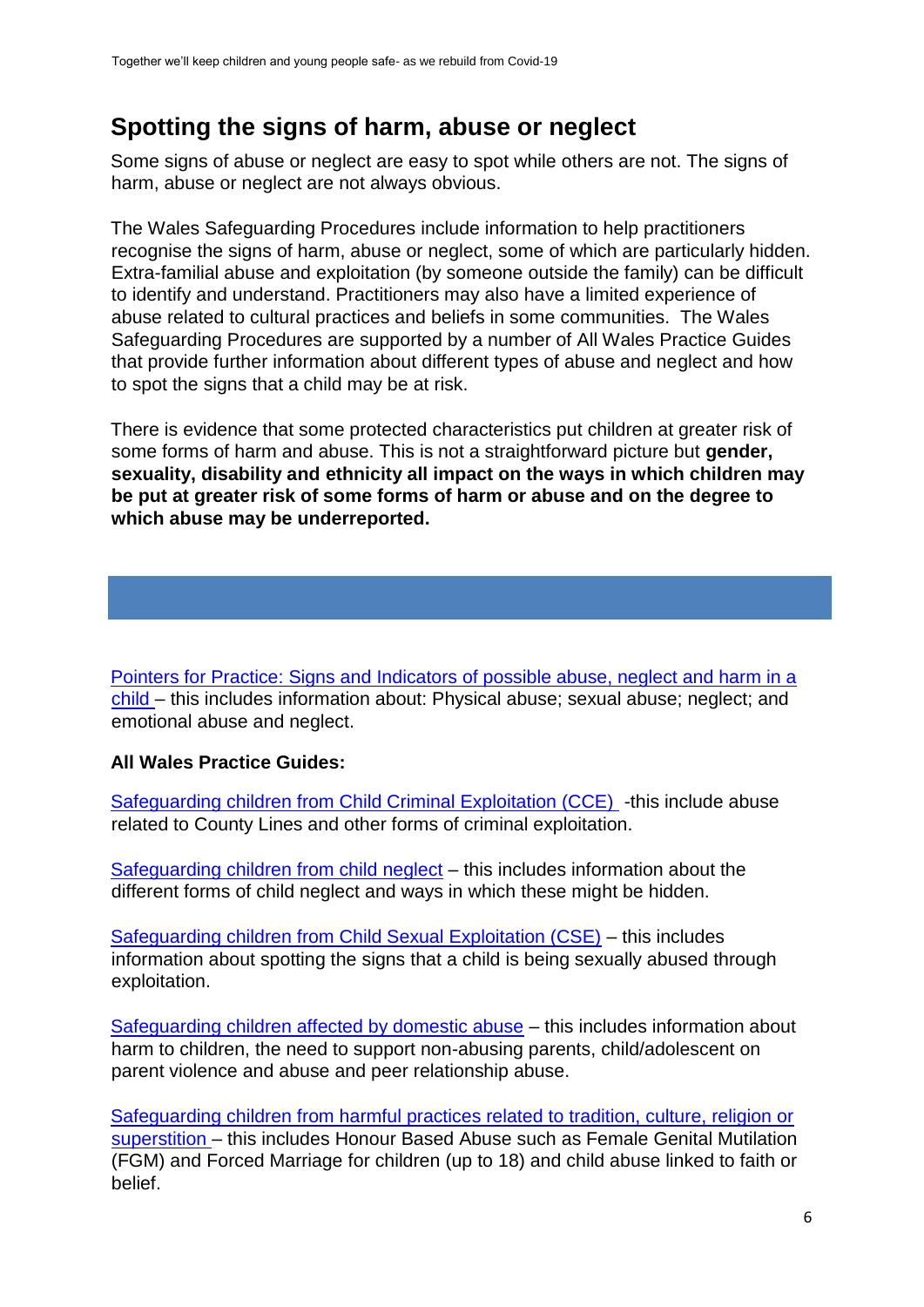[Safeguarding children were there are concerns about Harmful Sexual Behaviour](https://www.safeguarding.wales/chi/c6/c6.p7.html) [\(HSB\)](https://www.safeguarding.wales/chi/c6/c6.p7.html) – this includes information about how to understand what constitutes harmful sexual behaviour in children, including online harmful sexual behaviour.

[Safeguarding children who go missing from home or care](https://www.safeguarding.wales/chi/c6/c6.p9.html-) - this includes information about how to decide if a child should be reported as missing and how to respond.

[Safeguarding children from online abuse –](https://www.safeguarding.wales/chi/c6/c6.p6.html) this includes information on online grooming, online sexual abuse, online harmful sexual behaviour and online radicalisation.

[Safeguarding children who may be trafficked –](https://www.safeguarding.wales/chi/c6/c6.p3.html) this includes information about the different reasons why children might be trafficked and specific reporting duties and support related to this form of abuse.

Children with Unaccompanied Asylum Seeking Children (UASC) status: There is Welsh Government information, advice and guidance for practitioners on supporting Unaccompanied Asylum Seeking Children, which is available [here.](https://gov.wales/unaccompanied-asylum-seeking-children-guidance-professionals)

Independent Child Trafficking Guardians service : Offers a 24/7 Support Line number where practitioners can seek advice, guidance and resources for all exploitation types defined within Modern Slavery Act (Criminal, Sexual, Labour, Domestic Servitude and Organ Harvesting). Telephone: 0800 043 4303

### <span id="page-7-0"></span>**When to report a concern about a child at risk of harm, abuse or neglect**

Making sure that you are aware of the signs of harm, abuse or neglect is important so that you can identify that a child may be at risk.

Practitioners may only have information about a single indicator of harm, abuse or neglect. Evidence from safeguarding cases where children have been let down suggests that practitioners do not always share these kind of concerns because they are not aware that this single incident is part of a wider pattern of concerns about a child.

Reflecting on these cases, it is clear that if every practitioner who held information on a child had reported this there would have been a different response to the child. Children's Social Services need as much information as possible about an individual child in order to see the full picture and understand whether there is a need to consider a child as at risk.

Discussing any information you have with the Designated Safeguarding Person for the place where you work or volunteer, will help you in making a decision about whether the information should be reported to Children's Social Services and/or the Police.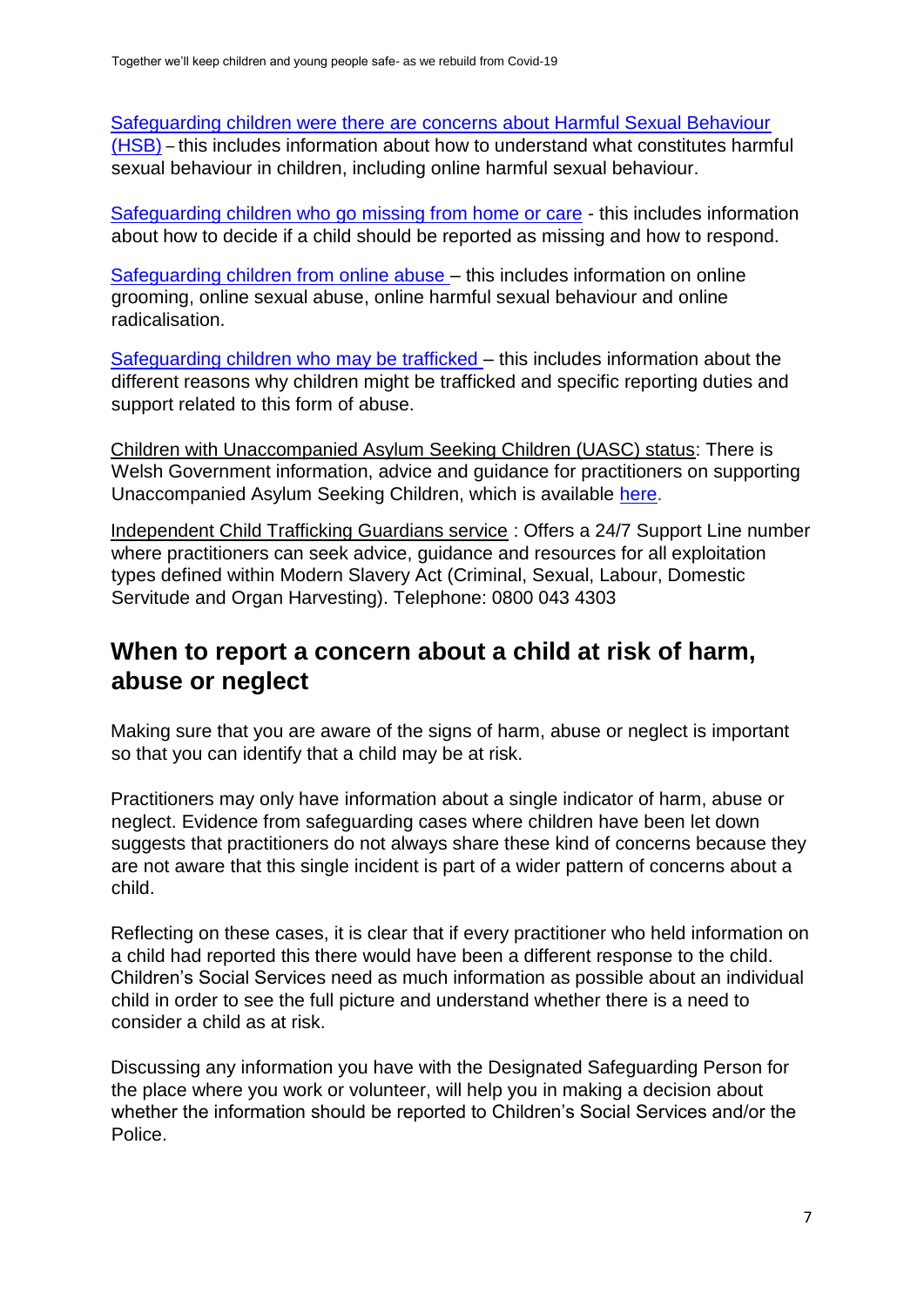**Make sure that you are aware of the signs of harm, abuse or neglect set out on page 3 of this guide.** 

**The Wales Safeguarding Procedures include more detailed information about what to do when you have [concerns that a child is at risk.](https://www.safeguarding.wales/chi/c2/c2.p1.html)** 

**[Pointer for Practice: Potential Barriers to Recognising and Reporting Abuse or](https://www.safeguarding.wales/chi/cp/c2p.p1.html) [Neglect :](https://www.safeguarding.wales/chi/cp/c2p.p1.html) information about some of reasons that practitioners might be reluctant about reporting concerns, that should be reported.** 

**Every piece of information is important, as it is one part of the bigger picture of whether a child is at risk.** 

**If you are unsure about your concerns or about what to d[o](https://www.safeguarding.wales/chi/c2/c2.p13.html) [seek advice.](https://www.safeguarding.wales/chi/c2/c2.p13.html)**

**You need to know what [information to gather to make a report](https://www.safeguarding.wales/chi/c2/c2.p17.html) to Children's Social Services or to the Police.**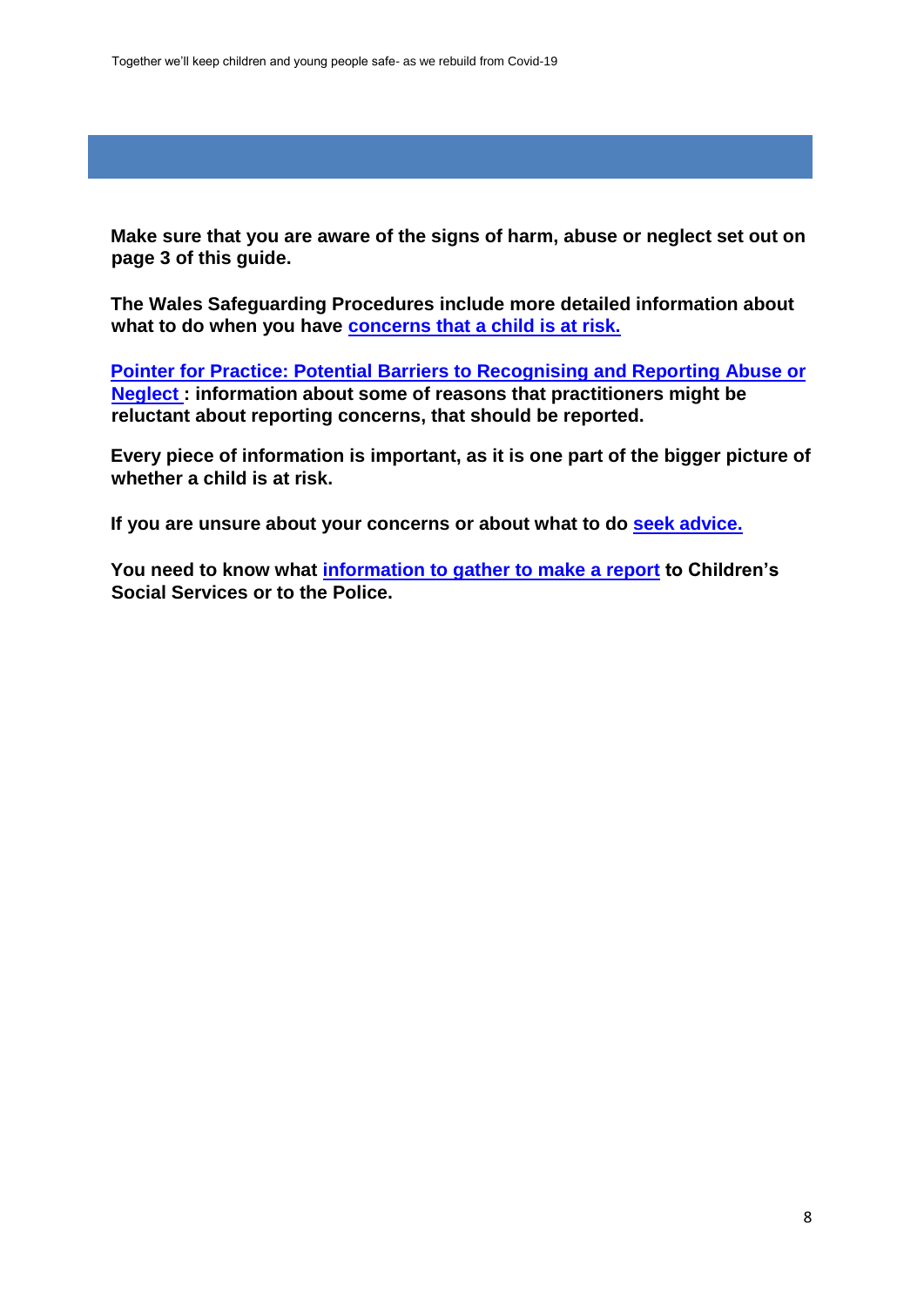### <span id="page-9-0"></span>**What to do if a child tells you that they or another child is or has been harmed**

When a child tells a safe adult about harm, abuse or neglect we call this making a 'disclosure'. Lots of information will refer to 'children disclosing' and 'handling disclosures'.

When a child tells you something about them being harmed or about another child being harmed, they are putting their trust in you. They have decided that you are a safe person to tell about what has happened. This means that practitioners who work with children need to be ready to listen, to really hear and see what a child is expressing and to respond in a safe way when children do make a disclosure.

It can be very hard for children to speak out about harm, abuse or neglect. The person harming them might have told them that they will get into trouble if they 'tell' or that bad things will happen to them or to people that they care about. Some children may delay telling anyone about abuse for a long time and some might never tell anyone or might not tell anyone until they are an adult.

Even if this has not happened, children will be worried about getting someone they care about from their family or someone they are friends or have a peer relationship with into trouble. Children might also worry that they will be taken away from their families, especially if the abuse is happening within their families; we call this 'intrafamilial abuse'.

When children who are harmed by someone from outside their family we call this 'extra-familial abuse'. The way in which extra-familial abuse operates means that children will often have some sort of relationship with the person(s) involved in the abuse, which is important to them and the abuser(s) are often in a position to exercise control over the child.

It is important to know that children may 'tell' by talking, through play or through their behaviour. Learning from cases where children have been let down often shows incidents where children had tried to let people know what was happening on a number of occasions, without using the words 'I am being abused'.

For some children whose first language is not English, there may be additional communication barriers to disclosing harm and it is vital the child is supported to share information using an independent/approved interpreter. It is also important to consider how culture can impact on a child's ability to recognise and disclose any harm. It is important to ensure children who may have limited English have approved interpreters present during sessions (including online) and other resources such as flash cards and translated resources are used.

Disabled and d/Deaf children may also use different language and ways of communicating their needs or expressing something that is happening to them. There is more information on this [here.](https://learning.nspcc.org.uk/safeguarding-child-protection/deaf-and-disabled-children)

Many practitioners are in contact with the children they support through video, livestreaming or over the phone at this time. Advice for education practitioners on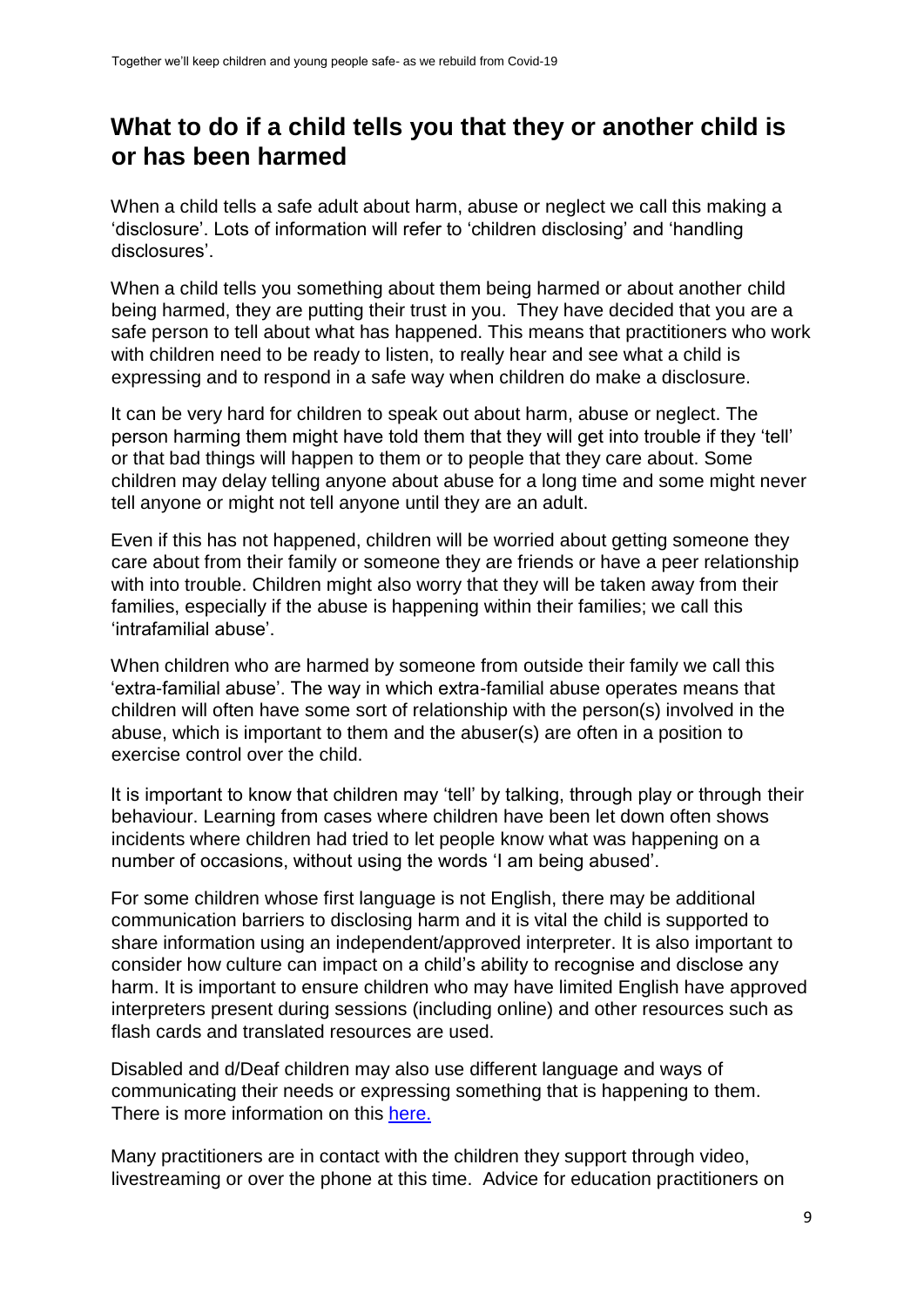safe livestreaming is available on the open access area of the Hwb, [here.](https://hwb.gov.wales/zones/online-safety/live-streaming-safeguarding-principles-and-practice-for-education-practitioners) While this is directed at education practitioners, the guidance includes advice that will be helpful to all practitioners.

Children may find it particularly difficult to disclose harm when they are speaking to you from their own homes via livestreaming, video chat or over the phone and when they might be overheard by someone. Advice on handling disclosures is still relevant if a child tells you about something when you are talking to them remotely. However, there are likely to be additional challenges.

It is important that you when you talking to or seeing the child remotely you still look out for any signs that cause you concern. You might notice a change in the child's mood or behaviour, it may be possible to spot physical indicators of neglect or of physical abuse or of a lack of appropriate supervision. You should take action on these concerns in the same way as you would if you were seeing the child facetoface.

**The Wales Safeguarding Procedures include advice on what to do [when a](https://safeguarding.wales/chi/c2/c2.p11.html) [child](https://safeguarding.wales/chi/c2/c2.p11.html)  [tells you that they or another child is or has been harmed.](https://safeguarding.wales/chi/c2/c2.p11.html)** 

**[Pointers for Practice: 10 Key principles for managing disclosures of abuse and](https://www.safeguarding.wales/chi/cp/c2p.p2.html) [neglect](https://www.safeguarding.wales/chi/cp/c2p.p2.html) : information to help you manage disclosures by children.** 

**Have a look at the NSPCC [Let children know you're listening](https://learning.nspcc.org.uk/research-resources/2019/let-children-know-you-re-listening) resources which include an animation with advice about handling disclosures.** 

**Stop it Now Cymru has resources for practitioners and families on spotting the signs of child sexual abuse and preventing abuse as part of the [What we all](https://www.stopitnow.org.uk/wales/what-we-all-need-to-know/) [need to know ca](https://www.stopitnow.org.uk/wales/what-we-all-need-to-know/)mpaign.**

**It is a good idea to remind children at the end of a video chat, livestreaming or telephone call that if they are worried about anything they can contact Childline. They can call Childline free on 0800 1111, it won't show up on the phone bill and children don't need credit on their mobile phone to call. Let them know that if it is difficult to talk on the phone then they can [chat to a](https://www.childline.org.uk/get-support/1-2-1-counsellor-chat/) [counsellor online. T](https://www.childline.org.uk/get-support/1-2-1-counsellor-chat/)his can be introduced into the conversation in a matter of fact way, especially because Childline offers support in relation to a wide range of issues.**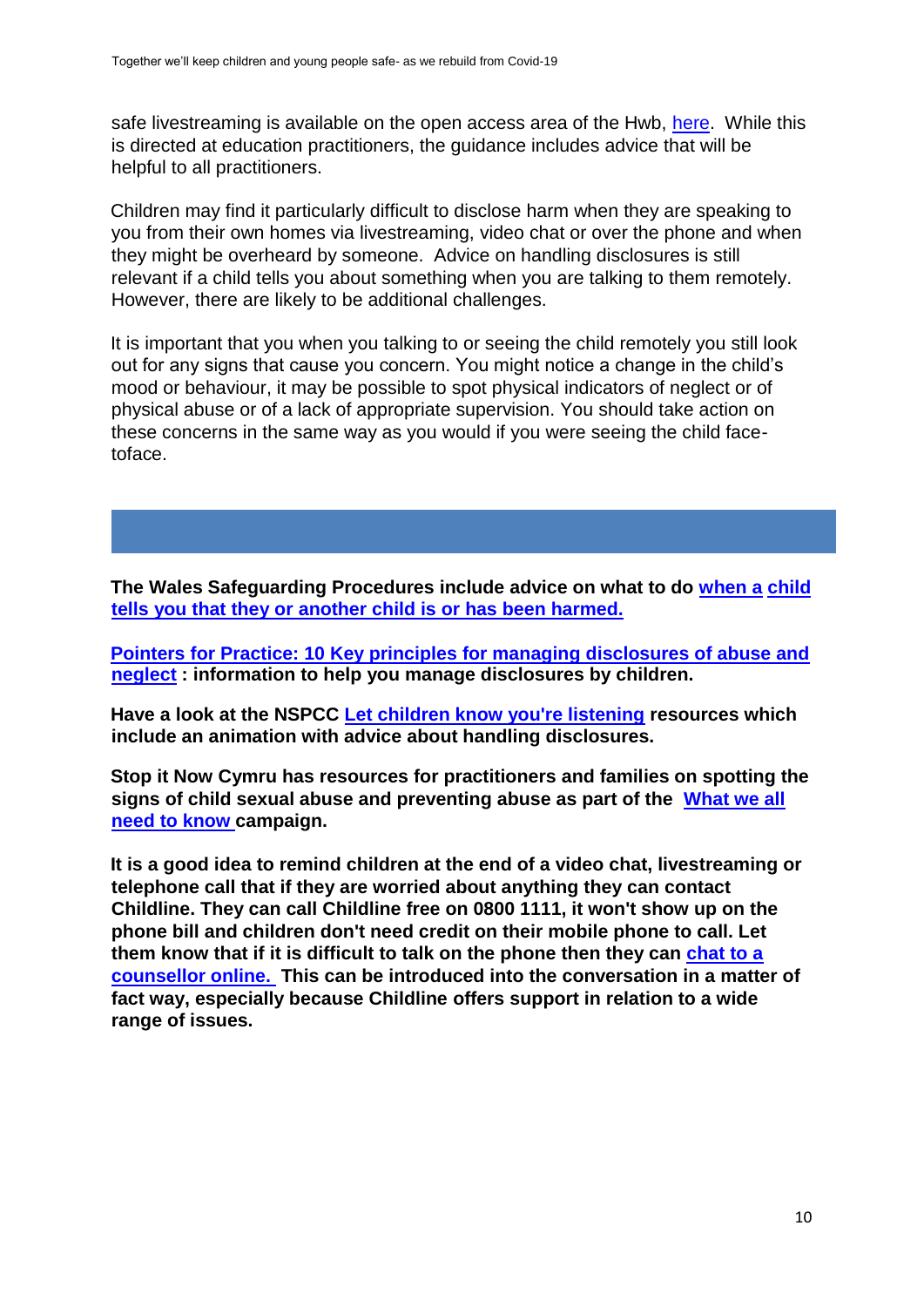### <span id="page-11-0"></span>**What happens after you make a report about a child at risk?**

The Wales Safeguarding Procedures include [information ab](https://safeguarding.wales/chi/index.c3pt1.html)out how Children's Social Services will respond to a report about a child at risk and on how you might be involved in enquiries about the child.

If the initial checks made by Children's Social Services result in a decision that there are no concerns about suspected significant harm to the child, they should notify you of this outcome and the reasons for their decision. The Wales Safeguarding Procedures include [advice](https://www.safeguarding.wales/chi/c3pt1/c3pt1.p6.html) on keeping in communication with the child and on what to do if you disagree with the decision made.

### <span id="page-11-1"></span>**Young people aged over 18 and other adults**

Some practitioners work with children under the age of 18 and with young people aged 18 or over. Legally anyone aged 18 or over is an adult and is subject to arrangements for safeguarding adults. However, from the perspective of individual young people this might not be clear-cut and the concerns you have about a child who is aged 17 may not go away on the day of their  $18<sup>th</sup>$  birthday. Practitioners working with young people coming up to their 18<sup>th</sup> birthday or with young adults need to know how and when to report concerns about them.

Many practitioners will also work with the parents, carers and families of the children they support. Here too, you need to know how and when to report concerns that an adult is at risk of harm or abuse.

**The Wales Safeguarding Procedures include information and advice about identifying, reporting concerns in relation to and responding to [adults at risk.](https://www.safeguarding.wales/adu/)**

**If you are concerned about a young adult or other adult in relation to trafficking, modern slavery and violence against women, domestic abuse and sexual violence information is available at [Live Fear Free.](https://gov.wales/live-fear-free)** 

**You can also access the Live Fear Free helpline, a free 24-hour confidential helpline that offers support and advice to all victims of abuse and violence, regardless of gender and sexual orientation, and to "concerned others" such as practitioners, family members, friends, colleagues and members of the public. Telephone 0808 8010 800.** 

**Bawso provide a 24 hour helpline that provides information, advice and support for Black & Minority Ethnic people in Wales, impacted by domestic abuse, forced marriage, female genital mutilation, human trafficking and modern slavery. [Bawso](https://eur01.safelinks.protection.outlook.com/?url=https%3A%2F%2Fbawso.org.uk%2F&data=02%7C01%7CSam.Clutton%40gov.wales%7Cbe0f8516abd54d83458b08d819150d63%7Ca2cc36c592804ae78887d06dab89216b%7C0%7C0%7C637286925494435447&sdata=IbnJ%2FfZQbj4U04J0x7lg3zvwWdwnAMuGRYCiRZHr%2BH4%3D&reserved=0) can be contacted on 0800 731 8147**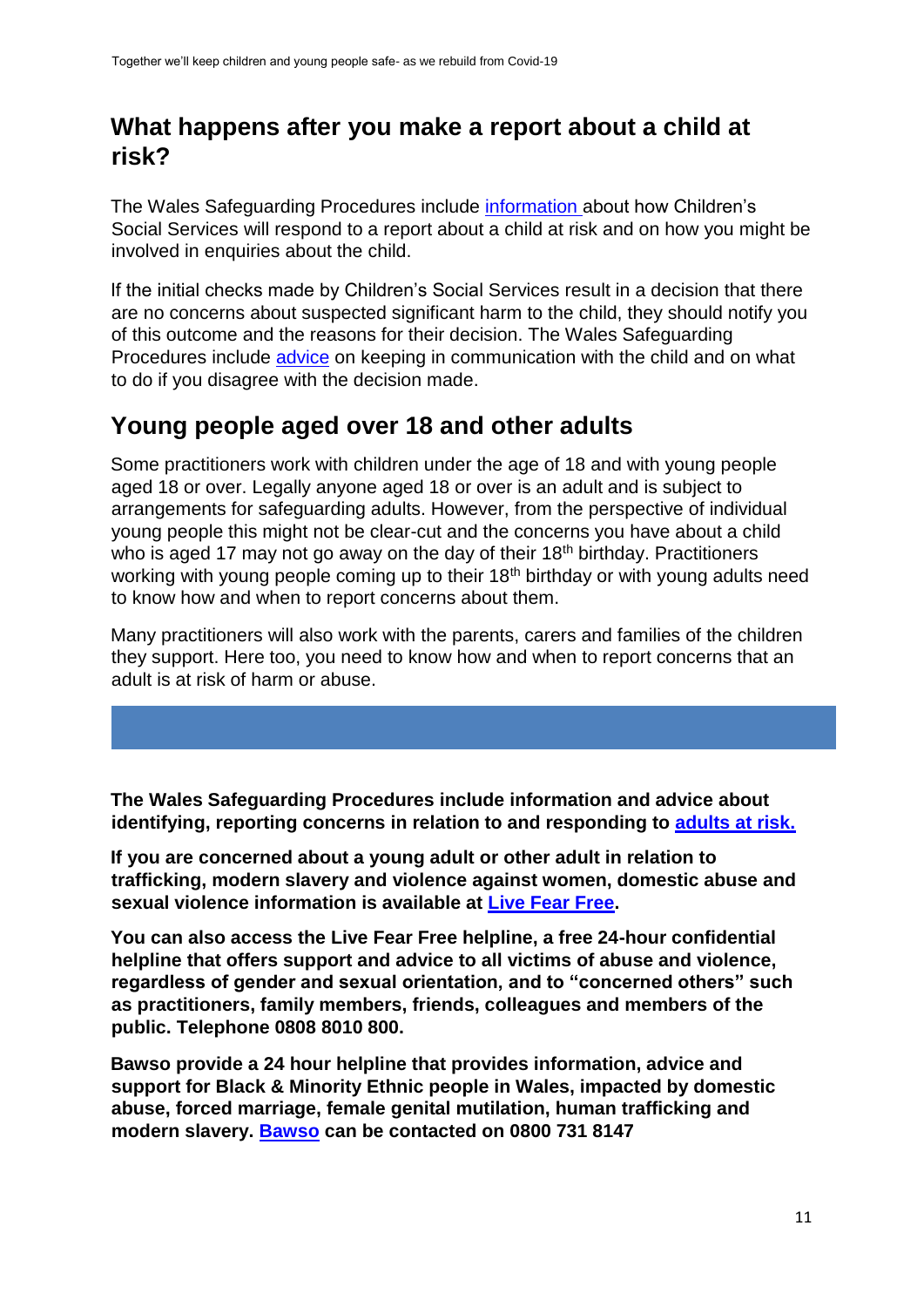### <span id="page-12-0"></span>**Early help and prevention from harm, abuse and neglect**

There will be children you work with who are vulnerable and who you are worried about but where you have no specific, safeguarding concerns. There will also be times when you contact Children's Social Services or the Police to report a concern and they make a decision that a child is not at risk of significant harm.

Offering early help to vulnerable children and their families is important in preventing future harm, abuse or neglect. Promoting the well-being of children can also reduce their vulnerability to harm or abuse. There are resources available online that you might find helpful or that you can share with the children and families you support. There is also information available online, about preventative services in the local authority where you practice.

#### **Online contact information about support services in your local authority**

**Find contact information for preventative services for children and families**: [Dewis Cymru i](https://www.dewis.wales/)s an online service where you can search for preventive services like Families First and third sector services in the local authority where you work.

**Find contact information about services offering support in relation to Violence Against Women, Domestic Abuse and Sexual Violence**: Welsh Women's Aid have information about [finding your local service.](https://www.welshwomensaid.org.uk/information-and-support/find-your-local-service/)

#### **Online information, advice and links to helplines**

**Helplines for children and young people:** Contact information for Childline, MEIC, Live Fear Free and the Samaritans is all available at this [link](https://hwb.gov.wales/zones/online-safety/feeling-worried-need-information-want-advice/) on the Hwb to share with the children and young people you support.

**Coronavirus information hub for children, young people and families:** The Children's Commissioner for Wales has created an [Information hub](https://www.childcomwales.org.uk/coronavirus/) with lots of information that the children, young people and families you work with might find helpful.

**Advice for parents:** You can find information and advice for parents on the Welsh Government [Parenting give it time -stay positive](https://gov.wales/parenting-give-it-time/stay-positive) site.

**Advice for parents on keeping children safe during the coronavirus/Covid 19:**  The NSPCC has a range o[f](https://www.nspcc.org.uk/keeping-children-safe/coronavirus-advice-suppport-children-families-parents/) [information and advice](https://www.nspcc.org.uk/keeping-children-safe/coronavirus-advice-suppport-children-families-parents/) for parents and carers. **Online safety:** The Welsh Government Hwb site has a repository of resources for practitioners and resources for you to share with children, young people and their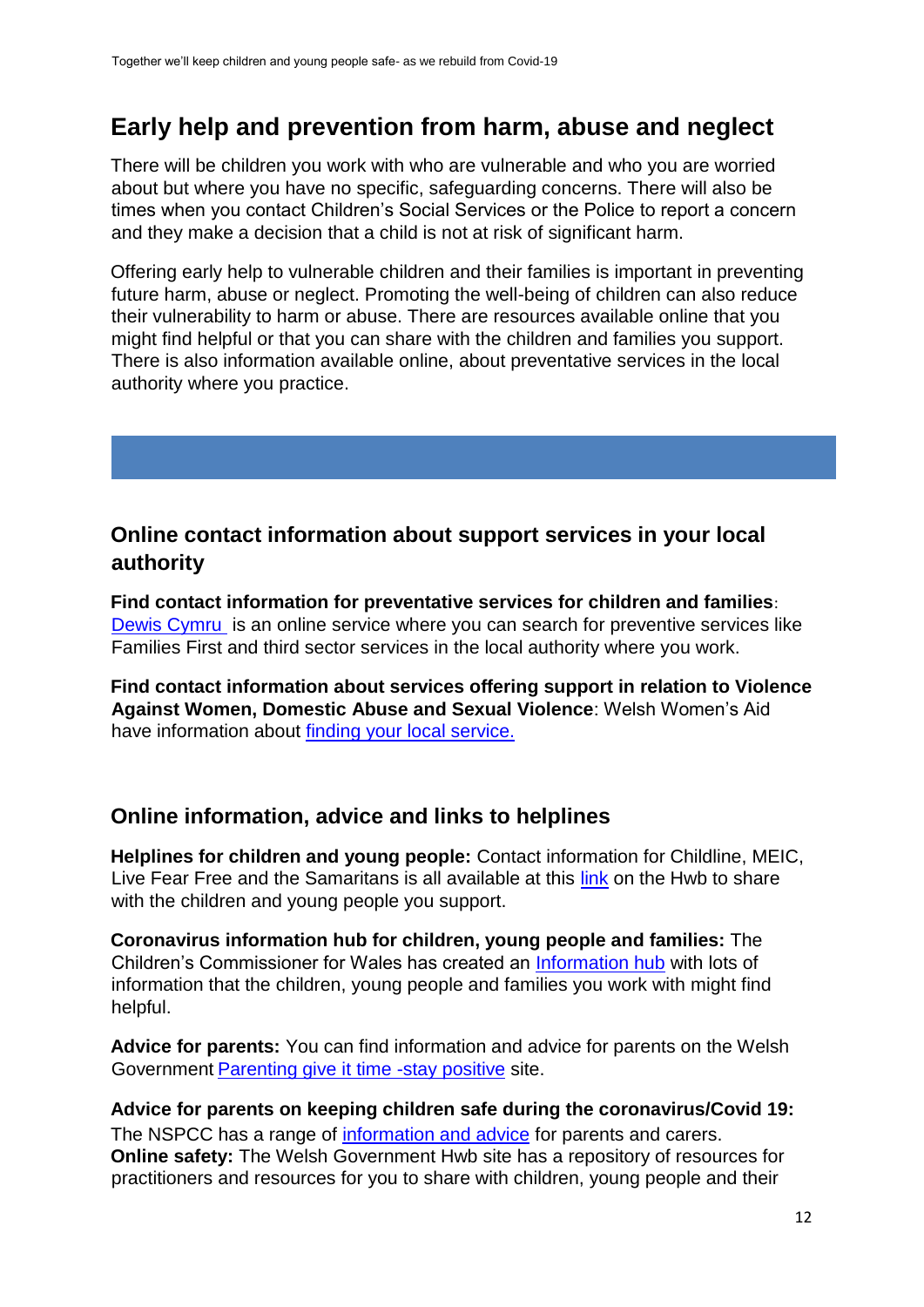parents/carers in the [Online Safety Zone.](https://hwb.gov.wales/zones/online-safety/key-information/) You don't need a Hwb account to access this.

**Webinars on keeping families safe online:** The NSPCC and O2 are working in partnership to offer free 30 minute introductory webinars on keeping families safe online. The webinars highlight the risks children can face online whilst offering practical advice and signposting for help and support. To arrange a webinar, please email parentworkshops@nspcc.org.uk

**All Wales School Liaison Core Programme**: [SchoolBeat.Cymru](https://schoolbeat.cymru/) [i](https://schoolbeat.cymru/)s a bilingual site from the All Wales School Liaison Core Programme, providing information and resources for pupils, teachers, parents and partners to reinforce the key messages delivered by our School Community Police Officers in primary and secondary schools as well as alternative educational settings. The website focuses on the three main themes of the Programme: drug and substance misuse, personal safety and safeguarding, and social behaviour and community.

**Public Health Wales***:* Public Health Wales has up to date [information ab](https://phw.nhs.wales/topics/latest-information-on-novel-coronavirus-covid-19/)out the coronavirus/Covid-19 including advice for health and social care practitioners.

**ACE Aware Wales**: ACEs are Adverse Childhood Experiences and impact on children, young people and their families across Wales. Understanding and talking about ACEs is important – find out more at<https://www.aceawarewales.com/>

**Learn about ACEs:** Adverse Childhood Experiences (ACEs) include abuse and issues that impact on households in a way that may make children especially vulnerable to abuse. The ACEs Hub now offers a free [ACE aware e-learning](https://www.aceawarewales.com/elearning) [package](https://www.aceawarewales.com/elearning)

**Young people's mental health**: In recognition that many young people are finding the current situation challenging we have created an online [toolkit](https://hwb.gov.wales/repository/discovery/resource/e53adf44-76cb-4635-b6c2-62116bb63a9a/en) which promotes the numerous digital tools designed specifically to support young people aged 11 to 25 with their own mental health and emotional wellbeing. You don't need a Hwb account to access this. Young people can access specialist mental health services through the NHS via a referral from their GP.

**Trauma:** This quide has been written for practitioners supporting someone who has experienced traumatic events. Public Health Wales also has information on the [consequences of Covid-19 on mental health.](https://phw.nhs.wales/topics/latest-information-on-novel-coronavirus-covid-19/traumatic-stress/)

**EYST Ethnic Minorities and Youth Support Team Wales –** EYST offers direct youth support to children and young people in Swansea and Cardiff and can provide advice and support to practitioners across Wales. You can find out more on their [website.](http://eyst.org.uk/support-bme-children.php) 

**Advice for refugees and asylum seekers:** Th[e](https://sanctuary.gov.wales/) [Sanctuary website](https://sanctuary.gov.wales/) [h](https://sanctuary.gov.wales/)as information and advice that you can share with any refugee and asylum seeking families that you work with. This includes information on Staving Safe.